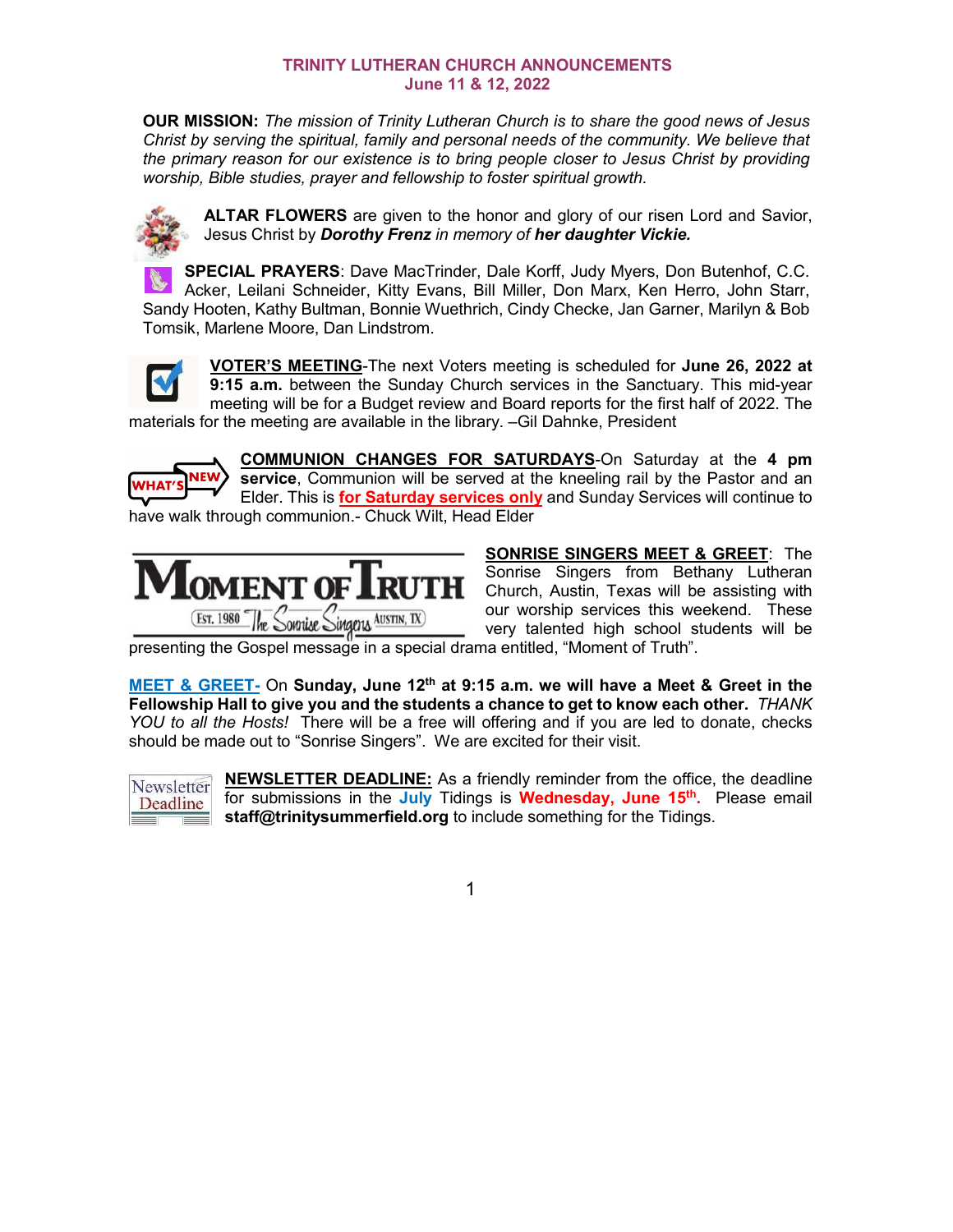

**TRANSITION TEAM FOCUS GROUPS-**The congregation is invited to participate in a **Transition Focus Group** to be held on **June 16 at 10 a.m. in the Fellowship Hall.** We will have fellowship and then break out in small groups to discuss how you feel about Trinity's purpose and vision for the future. This will help the Task Force develop critical targets and goals. **Please sign up to attend.** A Sign up sheet is available in the

Clipboard area of the Narthex or call the office at (352) 307-4500.



**SINGLES GROUP**- Attention Singles please join us for Mexican fiesta on **Friday, June 17 at 5:00 p.m.** at **El Ranchito** (*1 Lagrande Blvd, Lady Lake 32159*) We hope to see everyone there -mucho gracias. -Madelyn & P

Friends Luncheon!

**FRIENDSHIP LUNCHEON***-Have you been to the Friendship Luncheon lately? If not, you have a special invitation to join us.* We invite you to come and join your Trinity family and friends at the *"Friendship Luncheon"* on **Saturday, June 25th.** We meet at the Oakwood Restaurant, 860 S. HWY

27-441, Lady Lake at **10:50 a.m.** Our luncheons are held on the 4th Saturday of each month January-November. For planning purposes, **please look for the yellow sign-up sheet in the narthex clipboard area by the water fountains**. If unable to attend after signing up, or if you forgot to sign up, please call or text Joan or Ken Herro (414) 630-0572. As always, we look forward to seeing new and familiar faces. The luncheon is a great way to gather for good food, great fellowship and to make a new Trinity friend.



**BLOOD DRIVE-** We are looking forward to the upcoming blood drive on **Sunday, June 26 from 9am-1pm**. We have a goal of 8 donors. We are currently in Emergency Need for all blood types. Thanks again for your support in our lifesaving mission.



**COMMUNITY OF GRATITUDE:** Friends of the Community of Gratitude, **I wish to request that we all think of the less fortunate children and adults who rely on the Community of Gratitude for much of their subsistence. As we keep them in our hearts I pray that you can find a way to keep our baskets full this summer.** The Community of Gratitude

Emergency Food Center, located in Ocklawaha, is in *urgent* need of the following items**: soupall kinds, spaghetti, spaghetti sauce, pasta's, rice, Manwich, canned vegetables, PB, jellies, cereals-adult and children, crackers, chef boyardee type selections, canned tuna, canned chicken, vienna sausage, toothpaste, toothbrushes, and all types of condiments.**  "A special thanks to all the parishioners who are so generously giving in this difficult time". **Please drop these items in the Narthex on Saturday or Sunday or in the Office during the week, Monday-Friday 8:30 am - 4:00 pm.** Contact Jim or Nancy Steinmark at 352-299-0606 if you have any questions.

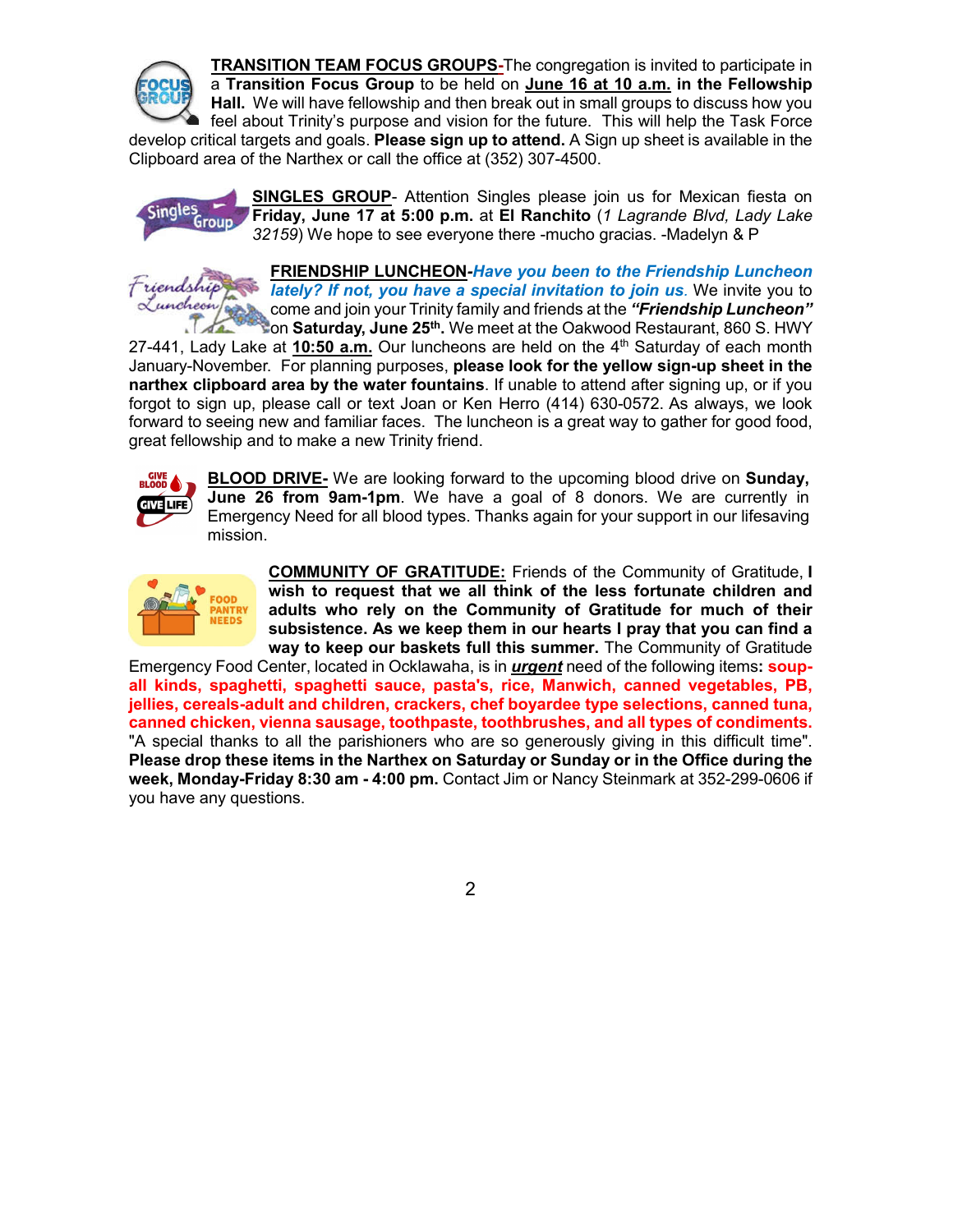| <b>Date</b>        | <b>Time</b>       | <b>TRINITY LUTHERAN WEEKLY EVENTS</b>                    |  |  |
|--------------------|-------------------|----------------------------------------------------------|--|--|
| 06/11 Sat          | 12:30 pm          | <b>Compassionate Friends Butterfly Release</b>           |  |  |
|                    | 4:00 pm           | <b>Communion Service with Sonrise Singers/ Sanctuary</b> |  |  |
| 06/12 Sun          | $8:00$ am         | <b>Communion Service with Sonrise Singers/ Sanctuary</b> |  |  |
|                    | $9:15$ am         | Meet & Greet with Sonrise Singers                        |  |  |
|                    | 10:30 am          | Communion Service with Sonrise Singers/ Sanctuary        |  |  |
| 06/13 Mon          | $9:00$ am         | <b>Board of Trustees/ Fellowship Hall</b>                |  |  |
|                    | $10:30$ am        | Board of Evangelism/ Room 1                              |  |  |
|                    | $2:00$ pm         | <b>Board of Elders/Room 5</b>                            |  |  |
|                    | 7:30 pm           | Narcotics Anonymous/ Room 1                              |  |  |
| <b>06/14 Tues</b>  | 10:00 am          | <b>Cleaning of the Sanctuary</b>                         |  |  |
|                    | 1:00 pm           | <b>Church Council Meeting/ Room 3</b>                    |  |  |
|                    | 1:00 pm           | Veteran's Center Group/ Room 5                           |  |  |
|                    | 7:30 pm           | Narcotics Anonymous/ Room 1                              |  |  |
| 06/15 Wed          | $9:30$ am         | <b>Staff Devotions/ Office</b>                           |  |  |
|                    | 10:00 am          | Pam's Small Group/ Room 5                                |  |  |
|                    | 7:30 pm           | Narcotics Anonymous/ Room 1                              |  |  |
| <b>06/16 Thurs</b> | 10:00 am          | <b>Transition Focus Group/ Fellowship Hall</b>           |  |  |
|                    | 11:30 am          | <b>Prayer Partners/ Library</b>                          |  |  |
|                    | $2:00$ pm         | Cleaning of the Fellowship Hall                          |  |  |
| 06/17 Fri          | 8:30 am           | <b>Carpet Cleaning of Fellowship Hall</b>                |  |  |
|                    | 12:00 pm          | Sewing Angels/ Room 1                                    |  |  |
|                    | $1:00$ pm         | Color Book Group/ Room 2                                 |  |  |
| 06/18 Sat          | 12:30 pm          | <b>Compassionate Friends Butterfly Release</b>           |  |  |
|                    | 4:00 pm           | <b>Communion Service / Sanctuary</b>                     |  |  |
| 06/19 Sun          |                   | <b>Happy Father's Day!</b>                               |  |  |
|                    | $8:00 \text{ am}$ | <b>Communion Service/ Sanctuary</b>                      |  |  |
|                    | 10:30 am          | <b>Communion Service/ Sanctuary</b>                      |  |  |



*We thank the members of the Sonrise Singers for their inspiring presentation. We also thank their director, Kim, as they bring their message to us today. May God continue to bless their ministry to His people.* 

3